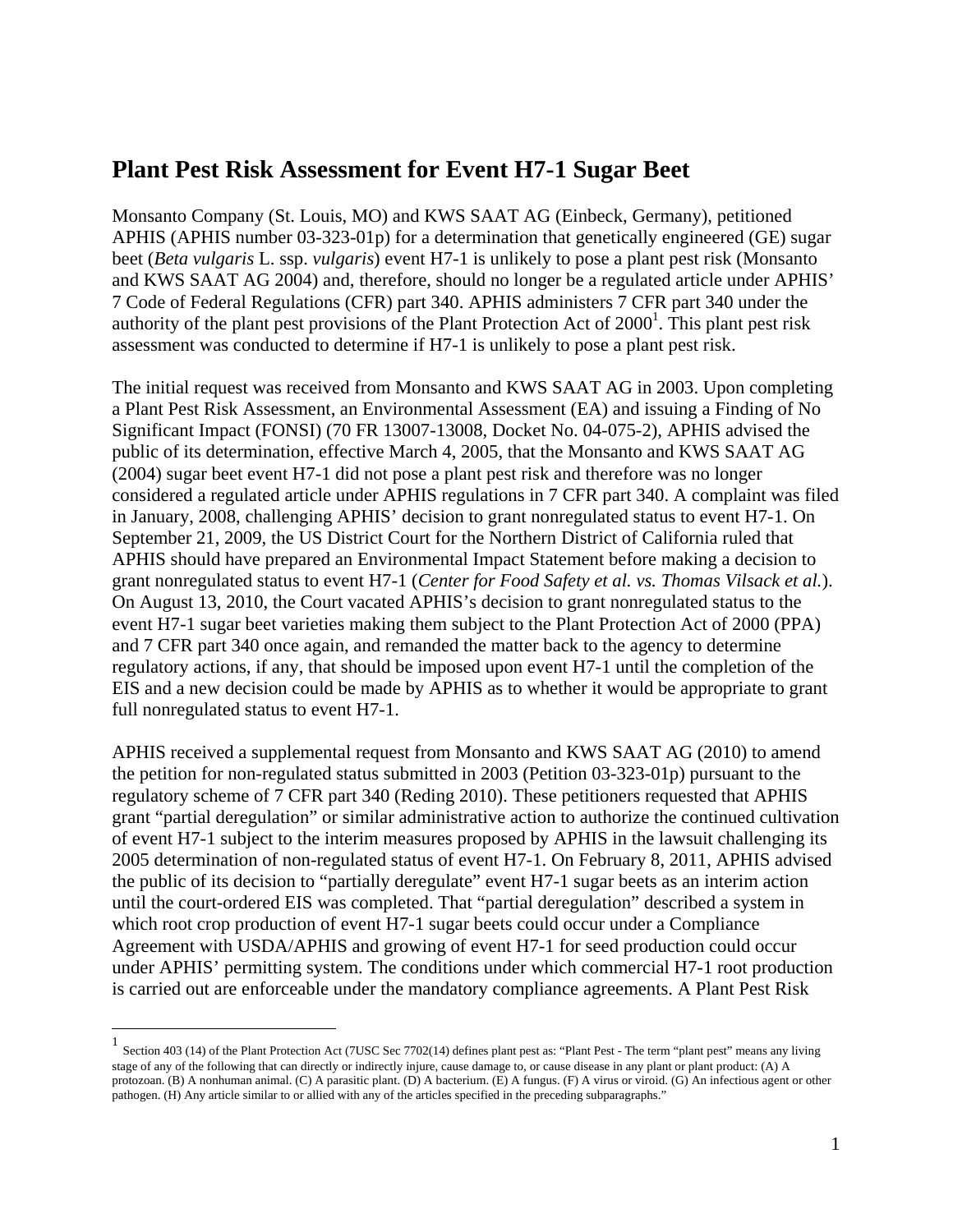Assessment for root production was prepared to consider the plant pest risk potential of H7-1 sugar beet root crop under the conditions of the interim action.

H7-1 was grown in the U.S. under APHIS permits or notifications from 1998 through 2005. From 2005 to 2010, H7-1 was grown widely without APHIS regulatory restrictions. Since February 2011, H7-1 sugar beets have been grown commercially for root production under APHIS-mandated compliance agreements and for seed production under APHIS issued permits. This Plant Pest Risk Assessment was conducted to determine whether sugar beet event H7-1 is unlikely to pose a plant pest risk under full deregulation.

Sugar beet line H7-1 was produced by transformation of a sugar beet line (3S0057) with *Agrobacterium tumefaciens.* Because *A. tumefaciens* is a plant pest and some of the regulatory sequences (figwort mosaic virus promoter) used to facilitate expression of the gene and the sequences that code for the protein (*cp4epsps* gene from *A. tumefaciens*) in sugar beet were derived from plant pests, H7-1 has been considered a regulated article under APHIS regulations at 7 CFR part 340. Potential impacts to be addressed in this risk assessment are those that pertain to the use of H7-1 and its progeny in the absence of confinement. APHIS utilizes data and information from current scientific literature, in addition to information submitted by the applicant, to determine if H7-1 is unlikely to pose a plant pest risk. If APHIS determines that a GE organism is not a plant pest, then APHIS has no regulatory authority over that organism. Thus, if APHIS determines that H7-1 sugar beet does not pose a plant pest risk, then H7-1 sugar beet would no longer be subject to the plant pest provisions of the Plant Protection Act or to the regulatory requirements of 7 CFR part 340, and therefore, APHIS must grant it non-regulated status.

Potential impacts analyzed in this Plant Pest Risk Assessment are those that pertain to plant pest risk characteristics. APHIS regulation 7 CFR 340.6(c) specifies the information a petitioner must include in a petition for nonregulated status. APHIS will evaluate information submitted by the applicant related to plant pest risk characteristics, disease and pest susceptibilities, expression of the gene product, new enzymes, or changes to plant metabolism, weediness of the regulated article, any impacts on the weediness of any other plant with which it can interbreed, and transfer of genetic information to organisms with which it cannot interbreed.

Pursuant to NEPA, the EIS for this petition for full deregulation considers whether agricultural or cultivation practices associated with H7-1 may result in impacts on the environment. A thorough assessment of H7-1's effects on the environment including on non-target and beneficial organisms, and threatened and endangered species is included in the EIS.

## Development of H7-1 Herbicide Tolerant<sup>2</sup> Sugar beet

 $\overline{a}$ 

 $^2$  The applicant has described H7-1sugar beet as "herbicide tolerant" and historically APHIS has also referred to GE plants with diminished herbicide sensitivity as "herbicide tolerant". However, the phenotype would fall under the Weed Science Society of America's (WSSA) definition of "herbicide resistance" since H7-1 has an inherited ability to survive and reproduce following exposure to a dose of herbicide normally lethal to the wild type variety (WSSA 1998). By the WSSA definition, "resistance [to an herbicide] may be naturally occurring or induced by such techniques as genetic engineering or selection of variants produced by tissue culture or mutagenesis." Herbicide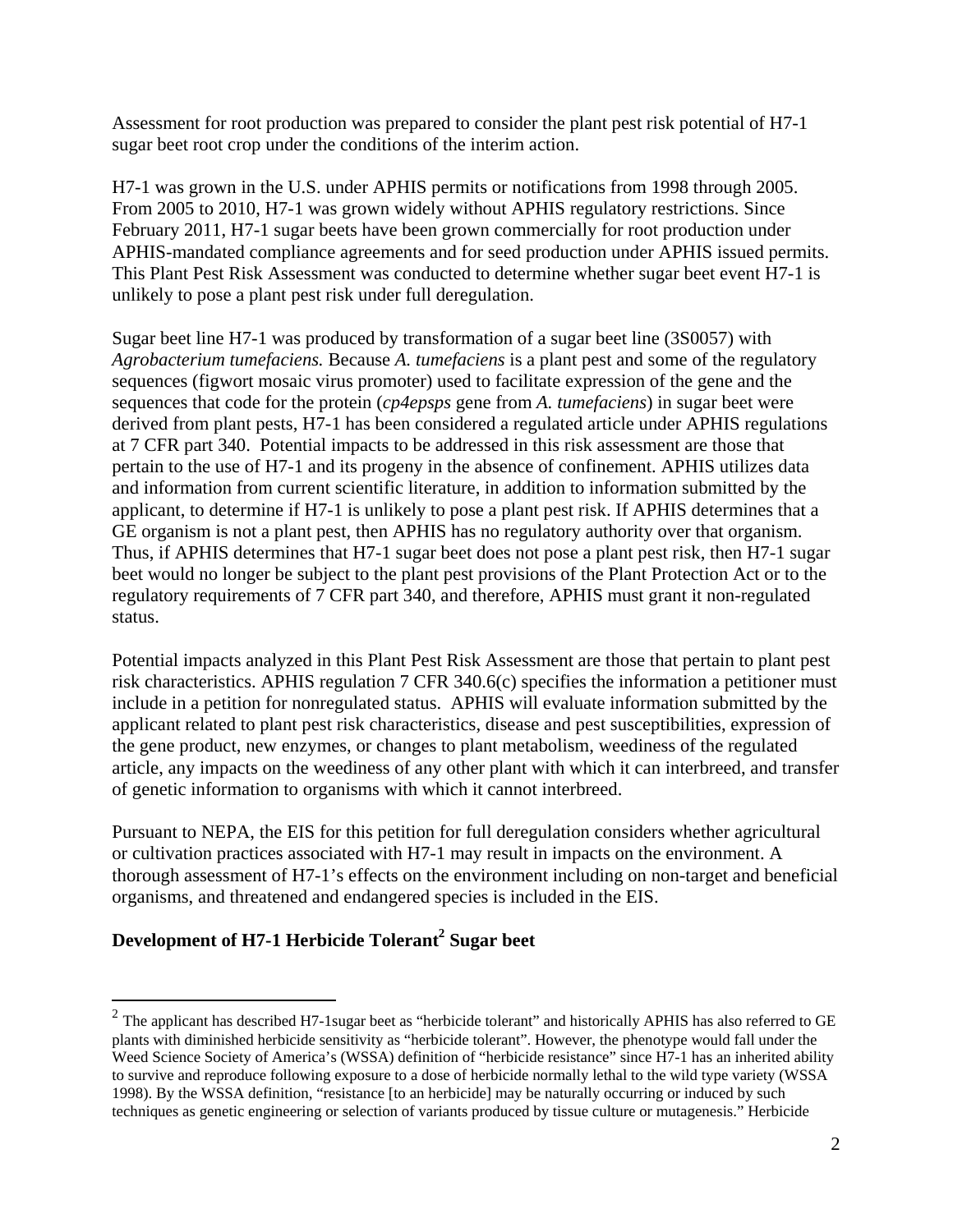## **Origin of Cultivated Beets**

Sugar beets (*Beta vulgaris* (L.) ssp. *vulgaris*), a member of the genus *Beta* (Chenopodiaceae), are cultivated worldwide. The species *B. vulgaris* includes many different crop varieties including sugar beets, fodder beets, Swiss chard, and table beets. *Beta vularis* L. spp. *maritima* (L.) Arcang. wild sea beet, is regarded as the progenitor of the *Beta* crop species (fodder beet, sugar beet, Swiss chard and table or red beet) and found widely distributed over the Mediterranean basin and the Near East (OECD 2001).

#### **Plant Description and Flowering Characteristics**

Sugar beet is a biennial species (typically will complete its lifecycle in 2 years) that is grown as an annual for sugar production. Since the root crop is usually harvested during the first year while still in the vegetative phase, flowers rarely develop. The plant grows as a rosette in its first year and can be quite variable in size (from 1-6 ft. tall). If allowed to overwinter in a moderate climate, it will "bolt" the second year and produce a flower stalk and seeds (OECD 2001). Being a biennial, the plant typically flowers during the late spring to summer of the  $2<sup>nd</sup>$  year of growth, usually sending up a single unbranched flower stalk. Flowers begin to release pollen about 4-6 weeks after the flower stalk emerges and continue to release pollen for another 2-4 weeks. This biennial plant life cycle of reduced flowering in the first year has been selected for in sugar beets and vegetable beet varieties. Typically the level of bolting in cultivated sugar beet is reduced to 0.01 – 1 percent (Ingram 2000; Darmency 2009; OECD 2001). However, the presence of the bolting genes and environmental triggers such as day-length, temperature or the amount of cold during the winter may induce flowering during the first year (Boudry 2002; Büttner 2010; Van Dijk 1997).

Sugar beet pollen is mostly carried by wind with insects playing a lesser role (OECD 2001). Exact percentages of outcrossing vary considerably at different locations based on numerous environmental conditions. Wind, however, is considered to be the primary vector for pollination.

H7-1 is a genetically engineered sugar beet line that was developed to increase tolerance to the herbicide glyphosate. Glyphosate was first introduced as an herbicide under the trade name of Roundup® by Monsanto in 1975. Glyphosate is a systemic, post-emergence herbicide widely used on both agricultural commodities (food uses) and non-agriculture sites (Cerdeira 2006).

The management of weeds in conventional sugar beet fields can be an expensive, labor intensive, and sometimes complicated operation. Often farmers use pre-emergent herbicides that will stop weed seeds from germinating. However, this requires application of the pre-emergent herbicides on the entire field because farmers cannot predict where, on their fields, weeds will emerge. With H7-1, growers have the option of applying herbicide after weeds have germinated and only in the areas of the field where there are weeds.

tolerance, by the WSSA definition, only applies to plant species with an "inherent ability" to survive and reproduce after herbicide treatment.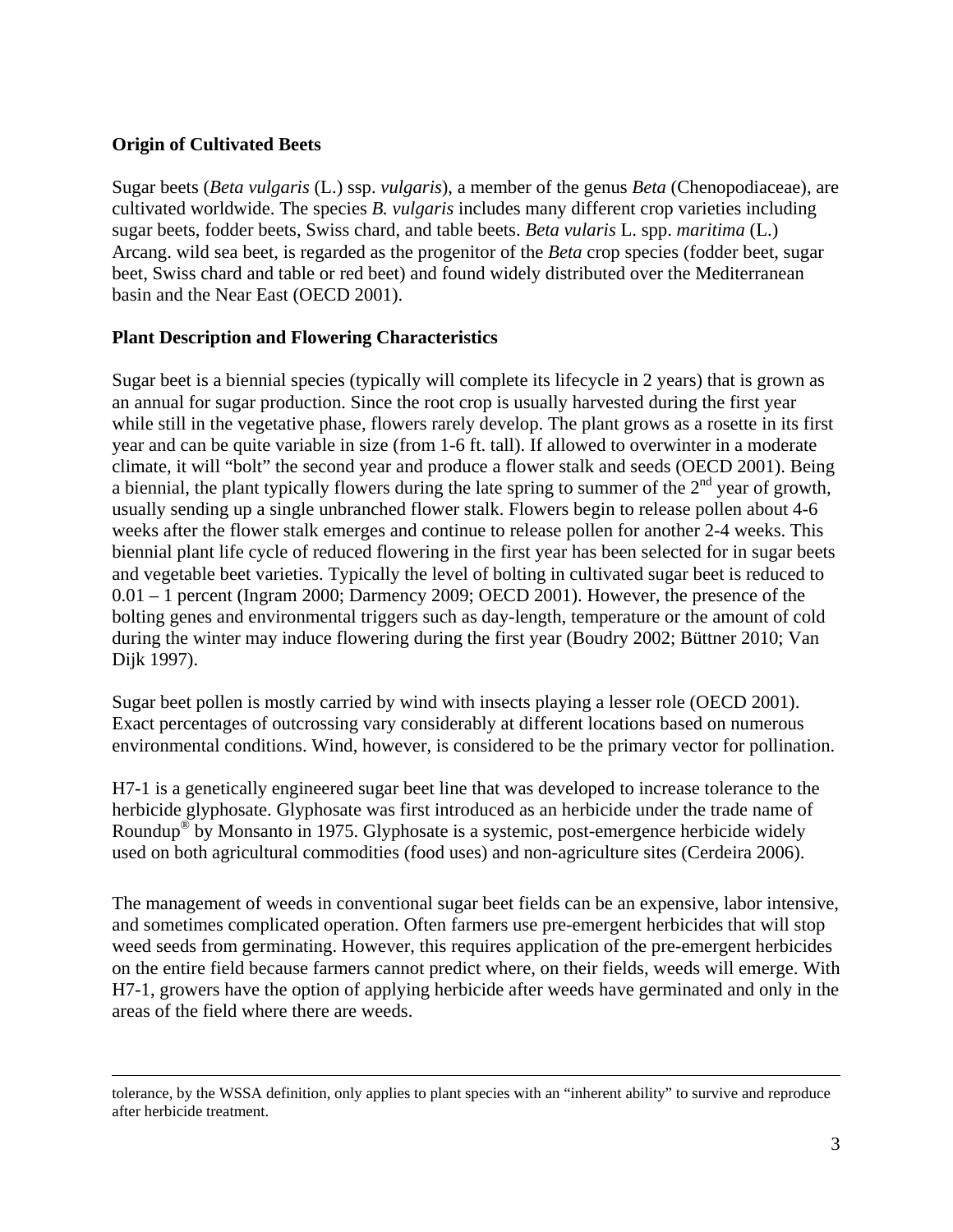These sugar beets were genetically engineered to be glyphosate tolerant by inserting a gene (from *Agrobacterium* sp. strain CP4) that codes for the enzyme 5-enolpyruvylshikimate-3 phosphate synthase (EPSPS) into the sugar beet genome. This gene, along with its regulatory sequences, was introduced into these sugar beets via an *Agrobacterium*-mediated transformation protocol. This is a well-characterized procedure that has been widely used for over two decades for introducing various genes directly into plant genomes.

APHIS authorized the first field testing of these sugar beets from 1998 through 2002. Event H7-1 sugar beets have been evaluated extensively to confirm that they exhibit the desired agronomic characteristics and do not present a plant pest risk. The field tests were conducted in agricultural settings under physical and reproductive confinement conditions.

## *Description of the Modification*

Sugar beet H7-1 was produced by transformation using disarmed *Agrobacterium tumefaciens.* Sugar beet line 3S0057 (KWS SAAT AG proprietary line) cotyledons were infected with *A. tumefaciens* strain CP4 containing plasmid PV-BVGT08 (Monsanto and KWS SAAT AG 2004, pp. 20-21). This technique using disarmed *Agrobacterium* followed by selection (Howard 1990) has a history of use and has been used for transformation of a variety of plant tissues for over 20 years. Plants containing the introduced DNA were selected based on growth in the presence of glyphosate.

The plasmid PV-BVGT08 contains a single expression cassette flanked by the right and left border sequences from the *Agrobacterium* Ti plasmid (Monsanto and KWS SAAT AG 2004, p. 23). Data supplied in the petition (Monsanto and KWS SAAT AG 2004, pp. 29-47) support the conclusion that event H7-1 contains the following sequences:

## 5-enolpyruvylshikimate-3-phosphate synthase (EPSPS)

- The 35S gene promoter from a figwort mosaic virus (Gowda 1989; Sanger 1990) is constitutively active in plants (Sheperd 1987; Richins 1987; Gowda 1989; Sanger 1990).
- The *ctp2* N-terminal chloroplast transit peptide (CTP) sequence from the *Arabidopsis thaliana cp4 epsps* coding region (Timko 1988) that targets the protein to the chloroplast.
- The *cp4 epsps* gene from *Agrobacterium* sp. strain CP4 (Padgette 1995) has been sequenced and encodes a 47.6 kDa protein consisting of a single polypeptide of 455 amino acids (Padgette 1996).
- 3' untranslated region (transcriptional terminator and polyadenylation site) of the *rbc*S E9 gene from *Pisum sativum* (Coruzzi 1984; Morelli 1985).

Data was provided and reviewed by APHIS that demonstrates stable integration and inheritance of the *cp4 epsps* gene and its associated regulatory sequences over several breeding generations (Monsanto and KWS SAAT AG 2004). Statistical analyses show that glyphosate tolerance is inherited as a dominant trait in a typical Mendelian manner.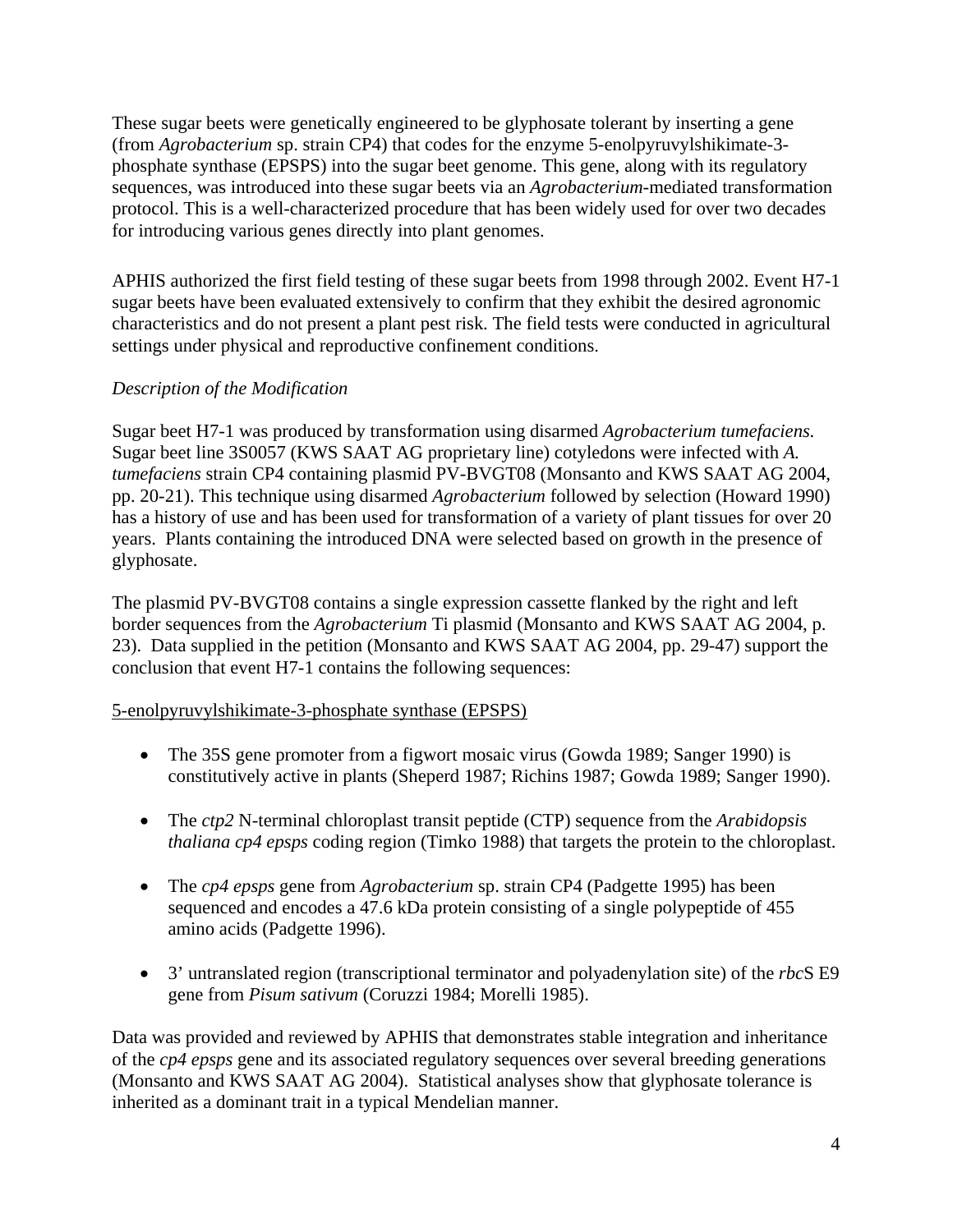#### **Potential for H7-1 to Become Invasive and/or a Weed**

In the U.S., *Beta vulgaris* L. spp. *vulgaris*, is not listed as a weed by the Weed Science Society of America (2010) nor is it listed as a noxious weed species by the U.S. Federal government (7 CFR part 360;

http://www.aphis.usda.gov/plant\_health/plant\_pest\_info/weeds/downloads/weedlist-2010doc.pdf). In order to assess the potential for H7-1 to become invasive and/or a weed, APHIS looked to whether H7-1's reproductive characteristics and survival biology were any different from the characteristics of conventional sugar beet varieties. One measure of a plant's potential to be invasive is the potential for the plant to produce "volunteers." Sugar beets possess few of the characteristics of plants that are notable of successful weeds (Baker 1965; Keeler 1989). As part of a bilateral agreement between the United States and Canada, USDA/APHIS and the Canadian Food Inspection Agency (CFIA) have generated documents that outline basic data requirements for developers of genetically engineered plants. One of these documents, Appendix II, outlines the environmental characterization data requirements for unconfined releases. These data and the data required in a petition for non-regulated status are designed to inform APHIS of any differences between the characteristics, including growth and seed characteristics that influence reproductive and survival biology of the transgenic plant compared to its non-transgenic counterpart.

Volunteer plants rarely occur in fields planted with a sugar beet root crop. This is because bolters in root crop fields are rare and generally do not produce seed and unharvested roots are incapable of surviving the winters in the Northern sugar beet producing regions and the summers in the Imperial Valley (USDA APHIS, 2011). In fields used to produce sugar beet seed, volunteer plants can occur in subsequent years. These plants can be controlled by mechanical means or the use of several other registered herbicides besides glyphosate (Crop Protection Chemical Reference 1996).

APHIS assessed whether H7-1 is any more likely to become a weed than the isogenic nontransgenic sugar beet line. The assessment encompasses a thorough consideration of the basic biology of sugar beet and an evaluation of the unique characteristics of H7-1 under field conditions. Monsanto conducted field trials of H7-1 between 1998 and 2002 at 98 field trial sites in the U.S. (Monsanto and KWS SAAT AG 2004, p. 62) and Europe (Monsanto and KWS SAAT AG 2004, p. 70). APHIS considered data relating to plant vigor, bolting, seedling emergence, seed germination, seed dormancy and other characteristics that might relate to increased weediness (Monsanto and KWS SAAT AG 2004, pp. 70-77). Field trial data indicated that H7-1 does not exhibit characteristics that would cause it to be weedier than the parental sugar beet line. Additionally, no characteristics relating to disease or insect resistance that might affect weediness were noted that were consistent over all trial locations. H7-1 sugar beet is still susceptible to the typical insect and disease pests of sugar beet.

These results on growth characteristics, seed production and germination indicate that H7-1 is not different from its comparators in these respects. There is no indication that H7-1 possesses a selective advantage that would result in increased weediness or invasiveness. H7-1 lacks the ability to persist as a troublesome weed, and there would be no significant impact on current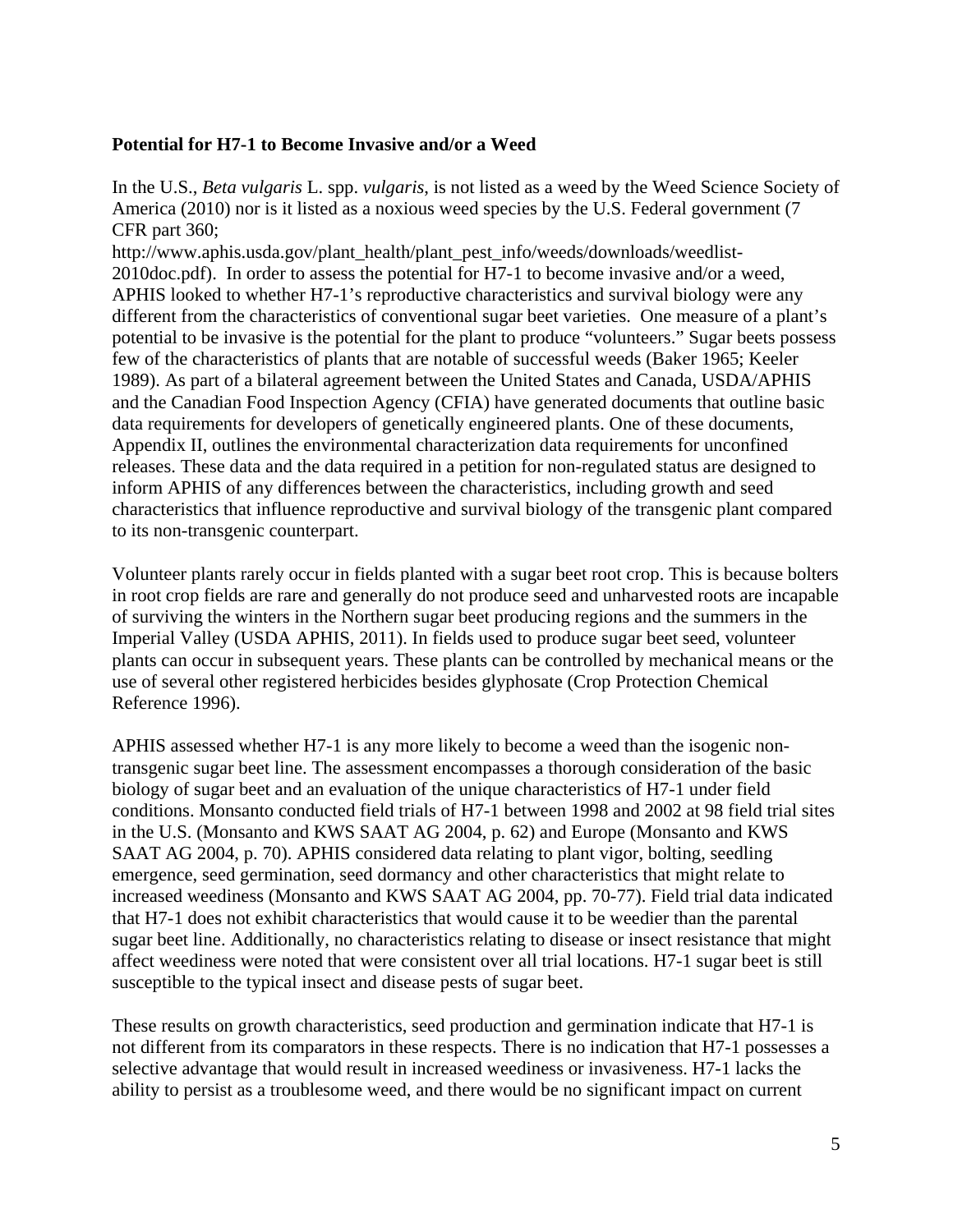weed management practices for sugar beet cultivation, because alternative methods exist that can be used to kill weeds in the absence of using glyphosate (OECD 2001).

## **Potential for Gene Flow and Gene Introgression from H7-1 into Sexually Compatible Relatives**

APHIS evaluated the potential for gene introgression to occur from H7-1 to sexually compatible wild relatives and considered whether such introgression would result in weediness in those resulting hybrids. The centers of origin for *Beta vulgaris* is generally believed to be in the Mediterranean or Near East region and no *Beta* species are known to be native to the U.S. (OECD 2001; Panella 2007).

Sugar beet is strongly self-incompatible (particularly tetraploid plants) although self-fertilizing plants exist in nearly every population (OECD 2001). Outcrossing is very important in developing hybrid seed every year for commercial production. The use of cytoplasmic male sterile lines is used extensively for this work.

## *Distribution of Beta species in the United States*

Beet species that have been introduced into the United States include *B. procumbens* Chr. Sm., *B. vulgaris* ssp. *vulgaris*, *B. vulgaris* ssp. *maritima* and *B. macrocarpa* Guss. (USDA ARS 2011). The distribution of *B. procumbens* is limited to the state of Pennsylvania (USDA ARS 2011).

The only location where feral beets are recorded as having a genuine presence in the environment is in California. The California wild beets belong to two different taxa, *B. vulgaris* and *B. macrocarpa*, and have at least three different origins (Bartsch 2002). They evolved from escaped cultivated Swiss chard or red beet, from *B. macrocarpa*, or from hybridization of *B. vulgaris* with introduced *B. macrocarpa.* Research by Bartsch and Ellstrand (1999) identified that many populations of wild beets in California are actually feral varieties of Swiss chard and table beets (Bartsch 2003). Wild beets are found from the San Francisco Bay area to the Mexican border (Bartsch 1999) (Figures 1 and 2).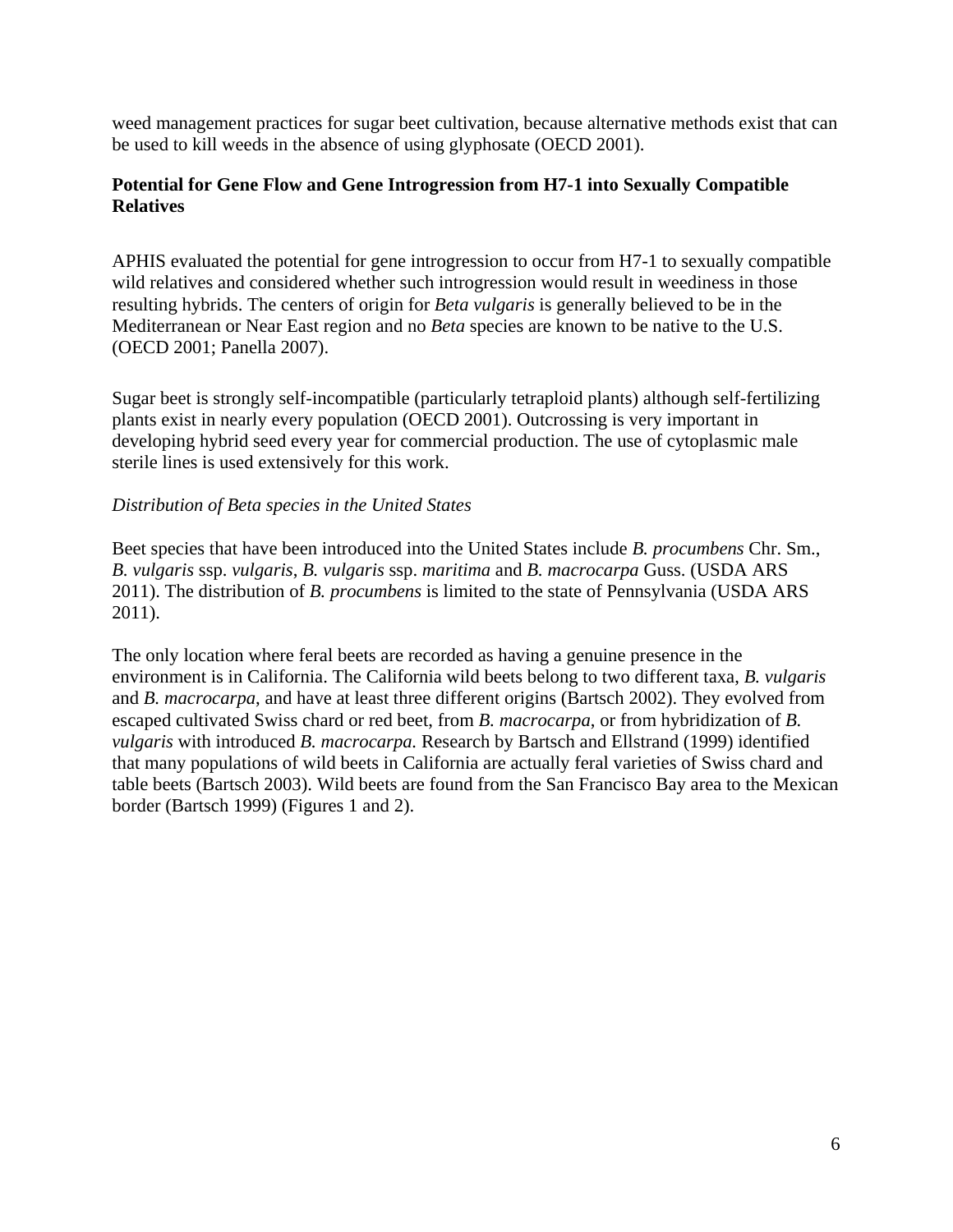

Figure 1. Distribution of *B. vulgaris* (Calflora 2011)



*Potential for H7-1 to hybridize with Beta species that occur in the U.S.* 

Hybrids between sugar beet and *B. procumbens* normally die at the seedling stage (Savitsky 1975; OECD 2001). Therefore, hybridization of H7-1 with the wild *B. procumbens* in Pennsylvania is unlikely to occur due to species incompatibility.

Another *Beta* species, *Beta macrocarpa,* grows in the Imperial Valley of California (Figure 2) where sugar beet root production occurs. Hybrids between sugar beet and *B. macrocarpa* are also not likely to occur. *B. macrocarpa* show a high degree of self-fertilization and are known to occupy the same or overlapping geographic areas without interbreeding (Lange 1999). *B. macrocarpa* usually flowers earlier than sugar beet. Bartsch speculated that *B. macrocarpa* can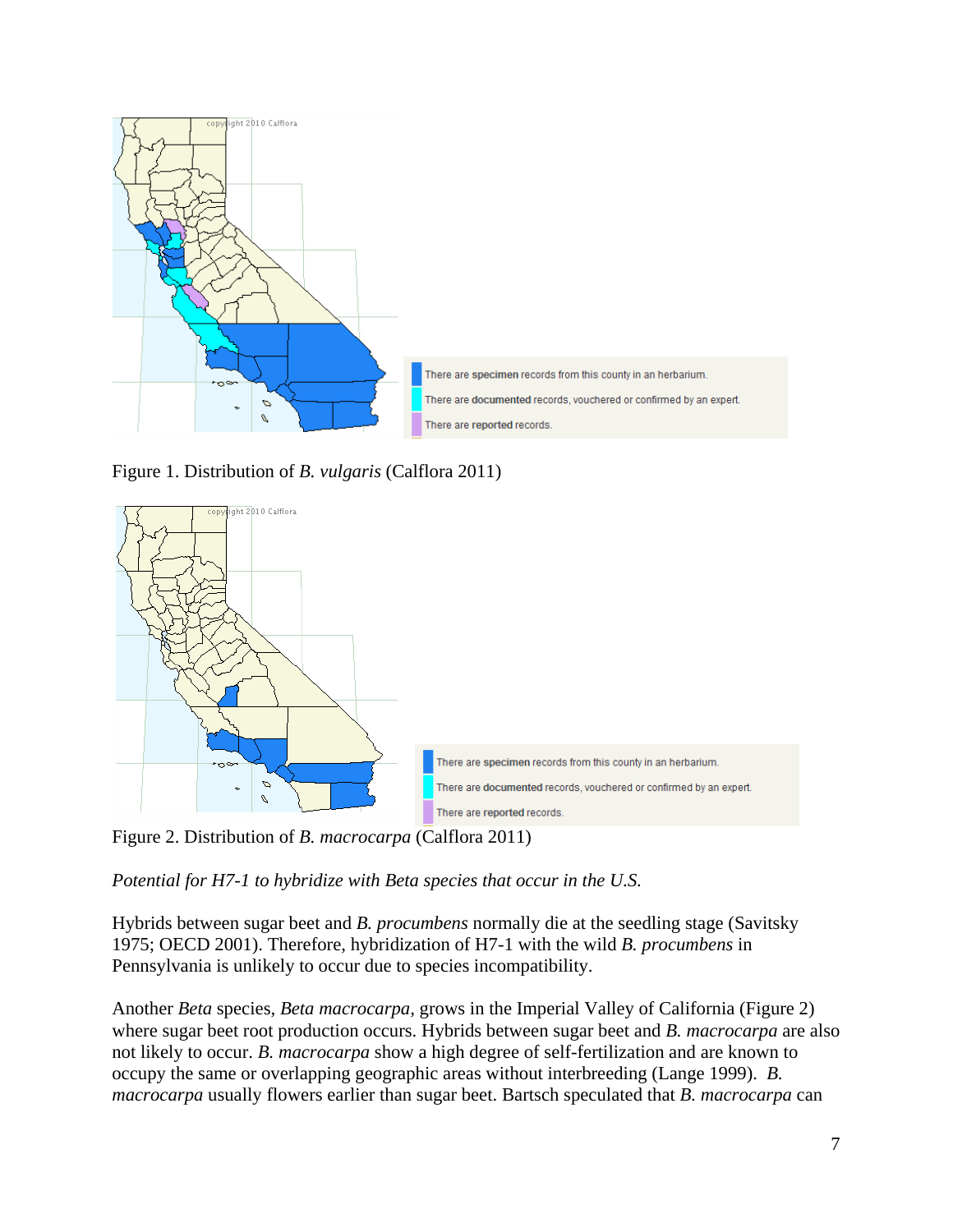cross with sugar beet bolters when flowering times overlap (Bartsch 2002) based on evidence of introgression from isozyme analysis. Lewellen, however, found that *B. macrocarpa* x *B. vulgaris* crosses in greenhouses under ideal conditions were usually unsuccessful and the progeny were genetically unstable, further supporting the conclusion that hybrids between sugar beet and *B. macrocarpa* are unlikely (Lewellen 2003).

Where cultivated sugar beets are grown in close proximity to wild *B. vulgaris*, they can freely hybridize when flowering times overlap (Boudry 1993). In California, feral populations of *Beta vulgaris,* thought to be escaped table beet or Swiss chard, have established along the coast and pose a minor weed problem (Bartsch 1999; Johnson 1958; McFarlane 1975). These plants are not serious weed problems except when they are present in table beet, Swiss chard, and sugar beet fields (Johnson 1958; Panella 2003). Confirmed populations of *Beta vulgaris* are found in the San Francisco Bay area and along the coast where sugar beets are no longer cultivated. Wild *B. vulgaris* would be capable of crossing with flowering sugar beet plants, however, wild populations have not been confirmed in the Imperial Valley (Calflora, 2011, Kelly Richardson, personal communication). These beets are easily controlled with herbicides or mechanical cultivation in non- *Beta* crops. Control of weed beet in *Beta* crop fields is more difficult because young plants resemble *Beta* crops making it difficult to remove them by mechanical means and they are tolerant of the herbicides used for weed control in beet crops.

Escape of the engineered trait into weed beet populations is possible if grown in close proximity to weedy or feral beets. APHIS concludes that the potential of the glyphosate tolerance trait moving from H7-1 to other sexually compatible *Beta* species in the United States is low, because of lack of ability to hybridize or proximity to sexually compatible plants. If the trait did move into wild species, these could not be controlled with glyphosate in H7-1 sugar beets. As glyphosate is not used for post-emergent control of wild beets in other *Beta* crops and other herbicides are effective to control wild beets in non*-Beta* crops, the potential for glyphosate tolerant weed beets to cause problems in H7-1 sugar beet fields or other crops that are resistant to glyphosate would be limited. Even if these plants become tolerant to glyphosate, there are other registered herbicides that can be used to kill them and other methods of control can still be used (OECD 2001).

## **Potential for Transfer of Genetic Information to Organisms with which H7-1 Cannot Interbreed**

Horizontal gene transfer and expression of DNA from a plant species to bacteria is unlikely to occur (Keese 2008). First, many bacteria (or parts thereof) that are closely associated with plants have been sequenced, including *Agrobacterium* and *Rhizobium* (Kaneko 2000; Kaneko 2002; Wood 2001). There is no evidence that these organisms contain genes derived from plants. Second, FDA has evaluated horizontal gene transfer from the use of antibiotic resistance marker genes, and concluded that the likelihood of transfer of antibiotic resistance genes from plant genomes to microorganisms in the gastrointestinal tract of humans or animals, or in the environment, is remote (FDA 1998). Therefore, APHIS concludes that horizontal gene transfer is unlikely to occur and thus poses no plant pest risk.

## **Potential for H7-1 to have Altered Disease and Pest Susceptibilities**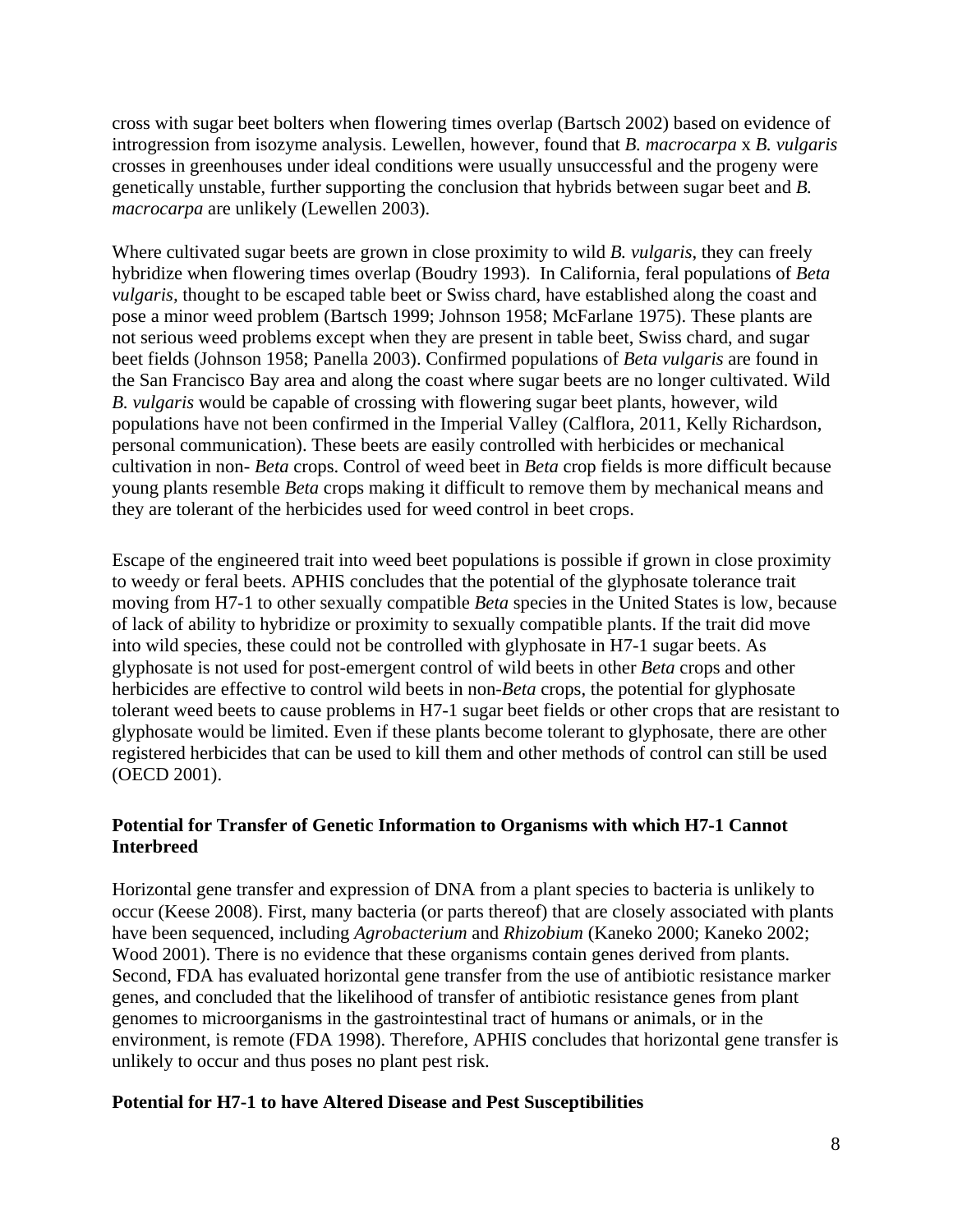APHIS assessed whether H7-1is likely to have significantly altered disease and pest susceptibility. This assessment encompassed a thorough consideration of the introduced trait and disease and pest susceptibility data from H7-1field trials.

The *Agrobacterium* transformed plants used in the generation of H7-1 were treated with an antibiotic to kill the *Agrobacterium* cells (Monsanto and KWS SAAT AG 2004, p. 19). Furthermore, DNA sequences derived from plant pests that were incorporated into H7-1 do not result in the production of infectious agents or disease symptoms in plants, and so it is unlikely that H7-1 could pose a plant pest risk. The description of the genetic modifications, including genetic elements, expression of the gene product and their functions for H7-1 has been summarized above.

Sugar beets are susceptible to a wide variety of insect pests and plant diseases (Cattanach 1991), Both qualitative and quantitative data addressing disease susceptibility, insect damage and overall agronomic performance were collected in order to assess possible effects from introduction of the *cp4 epsps* gene and its associated regulatory sequences. H7-1 was field tested in the U.S. over five years (1998-2002) at ninety-eight field trial sites representing a wide range of environmental conditions (Monsanto and KWS SAAT AG 2004, p. 62). Plant disease was noted in thirty-six of the ninety-eight trial sites (Monsanto and KWS SAAT AG 2004, p. 63-65). Susceptibility to powdery mildew (*Erysiphe betae*), *Cercospora* leaf spot (*Cercospora beticola*), *Rhizoctonia* root rot (*Rhizoctonia solani*), fungal seedling disease (including *Pythium, Rhizoctonia,* and *Aphanomyces*, curly top virus and *Rhizomania* (Beet Necrotic Yellow Vein Virus – BNYVV) was similar between H71 and conventional sugar beet varieties in all but six field trial sites. Observations found that H7-1 exhibited reduced susceptibility to powdery mildews at three trial sites, increased susceptibility at one site, and no difference at nine sites where the disease was present. A slight increased susceptibility (10%) to *Cercospora* leaf spot was noted in two sites, while no difference was identified at eleven sites. These differing levels of resistance and susceptibly observed between H7-1 and comparator sugar beet plants is likely due to the non-GE part of the genetic background in the H7-1 plants, because there were no trends in disease susceptibility with event H7-1 when differences were observed. European trials conducted in Germany and France over 2 years, using regionally adapted conventional sugar beet lines and genetically similar lines to H7-1, noted no differences in susceptibility to 10 different sugar beet pests (Monsanto and KWS SAAT AG 2004, pp. 69-70).

Nursery trials tested the performance of different sugar beet plant varieties including H7-1 when challenged (artificial or natural infection) with plant pathogens (Monsanto and KWS SAAT AG 2004). During the 2000 and 2001 growing seasons, sugar beet nursery trials were conducted with H7-1 and conventional sugar beet varieties to assess disease resistance (to *Cercospora* leaf spot, *Aphanomyces* root rot, and curly top and *Rhizoctonia* root). H7-1 infection levels were found to be within the range of ratings observed for the conventional registered varieties. Greenhouse trials using *Fusarium* and *Rhizoctonia* isolates have found that some of the isolates produced greater disease severity on H7-1 treated with glyphosate (Hanson 2003; Larson 2006). Other researchers have suggested that it may be difficult to predict field results from greenhouse/laboratory experiments (Estok 1989; Wan 1998). Subsequent field studies did not show increased incidence to these root diseases (Khan 2010).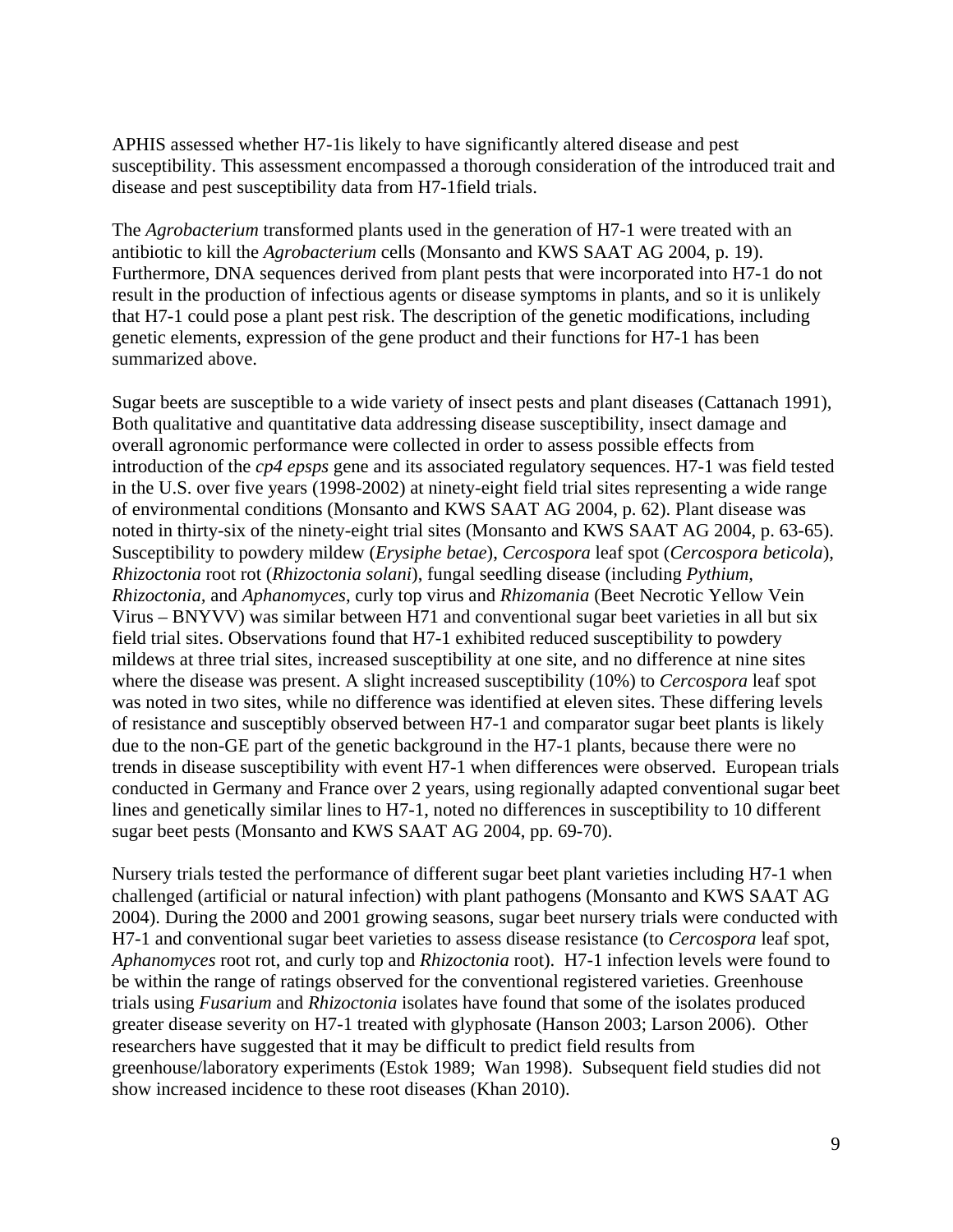The major insect and nematode pests in the U.S. (sugar beet root aphid (*Pemphigus populivenae*), sugar beet root maggot (*Tetanops myopaeformis*), sugar beet cyst nematode (*Heterodera schachtii*) and root knot nematode (*Meloidogyne arenaria, M. incognita, M. javanica* and *M. hapla*) were monitored during the U.S. field trials (Dewar 2006, Monsanto and KWS SAAT AG 2004, pp. 66-68). No significant differences between H7-1 and conventional sugar beets were observed in any of the 98 field trials.

Al-Kaff (1998) noted gene silencing effects when transgenic plants have been infected by a virus with DNA sequence homology to a portion of the introduced genes. None of the viral diseases of beet is related to figwort mosaic virus (http://image.fs.uidaho.edu/vide/refs.htm and Whitney 1986) (a caulimovirus and from which the promoter for the *cp4 epsps* gene originates) so silencing of the *cp4 epsps* gene should not occur.

In addition to field studies on agronomic parameters, Monsanto and KWS SAAT AG (2004, pp. 77-84) analyzed sugar beets for compositional changes as part of their submission to FDA in the consultation process. While FDA uses these data as indicators of possible nutritional changes, APHIS views them as a general indicator of possible unintended changes. Compositional analyses evaluating carbohydrates, proteins, fiber, fat, sugars and eighteen amino acids (a total of 55 statistical comparisons) identified seven statistically different values compared with the near isogenic control line. None of the values for seed composition characteristics were outside the range of natural variability of conventional sugar beet. Therefore, the composition of H7-1 is not biologically different than conventional sugar beets. Based on the known functions and mechanisms of actions of this protein (summarized in the petition), this protein is not expected to directly alter susceptibility to plant pathogens. Thus H7-1 is expected to be susceptible to the same pests as conventional sugar beet.

#### **Conclusion**

APHIS has prepared this plant pest risk assessment in order to determine if event H7-1 sugar beet is unlikely to pose a plant pest risk under full deregulation. Based on the information provided by the applicant, consideration of current scientific literature and the lack of plant pest risk from the inserted genetic material, weedy characteristics, atypical responses to disease or plant pests in the field, effects on non-targets or beneficial organisms in the agro-ecosystem, and horizontal gene transfer, APHIS has concluded that event H7-1 sugar beet is unlikely to pose a plant pest risk.

#### **References**

- **Al-Kaff**, N.S., Covey, S.N., Kreike, M.M., Page, A.M., Pinder, R., Dale, P.J. (1998) Transcriptional and Posttranscriptional Plant Gene Silencing in Response to a Pathogen. Science 279: 2113-2115
- **Baker**, H.G. (1965) Characteristics and Modes of Origin of Weeds. *In*: The Genetics of Colonizing Species. pp. 147-172. Baker, H. G., Stebbins, G. L. (eds.). Academic Press, New York and London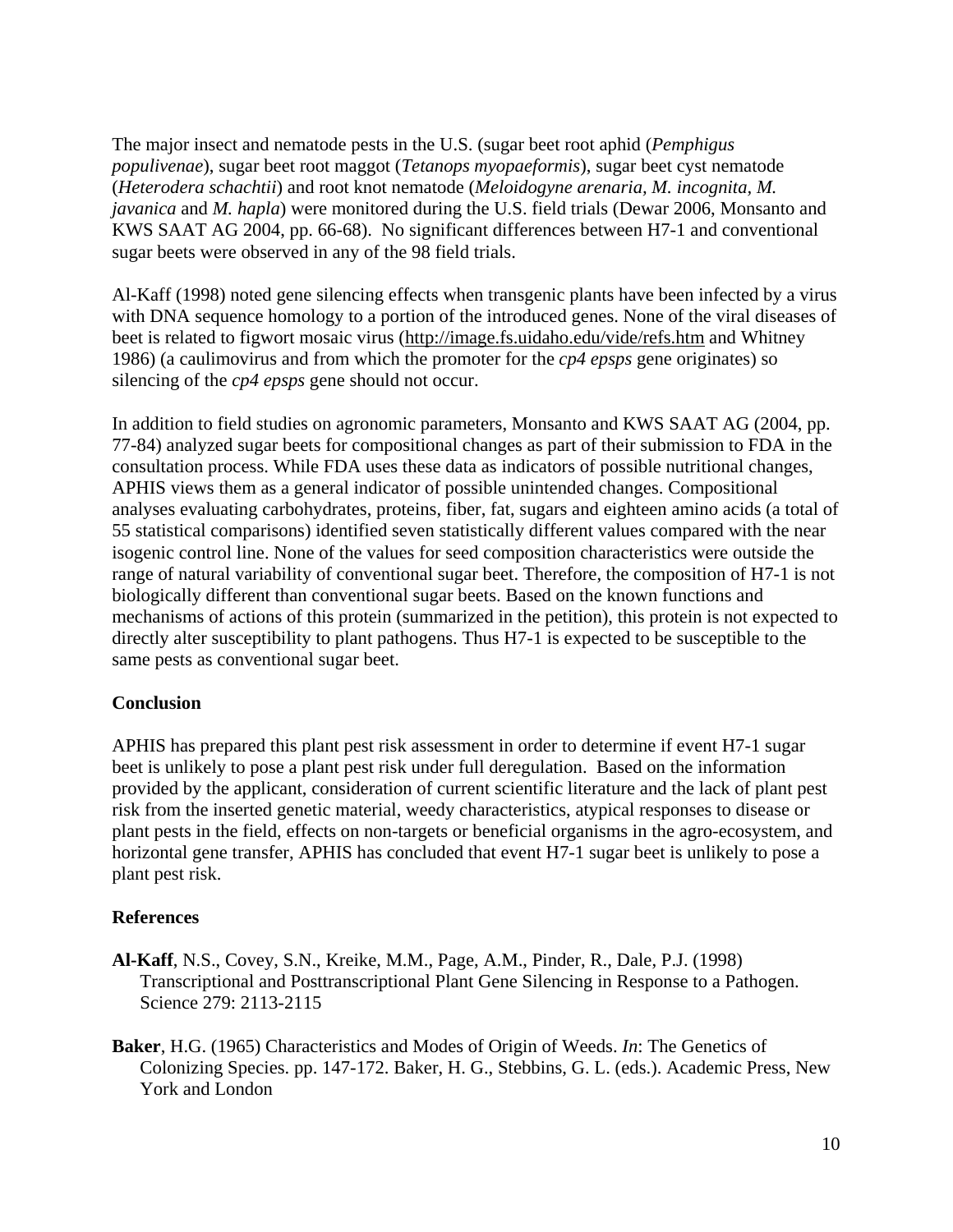- **Bartsch**, D., Ellstrand, N.C. (1999) Genetic evidence for the origin of Californian wild beets (genus *Beta*). Theoretical and Applied Genetics 99:1120-1130
- **Bartsch**, D., Driessen, S., Gathmann, A., Hoffmann, A., Lehnen, M., Muecher, T., Saeglitz, C., Wehres, U., Schuphan, I. (2002) Monitoring the environmental consequences of gene flow from transgenic sugar beet. *In* Gene Flow Workshop, The Ohio State University, pp. 78-93
- **Bartsch**, D., Cuguen. J., Biancardi. E., Sweet, J. (2003) Environmental implications of gene flow from sugar beet to wild beet -- current status and future research needs. Environmental-Biosafety-Research 2:105-115
- **Boudry**, P., Moerchen, M., Saumitou-Laprade, P., Vernet, P., van Djik, H. (1993) The origin and evolution of weed beets: Consequence of the breeding and release of herbicide-resistant transgenic sugar beets. Theoretical and Applied Genetics 87:471-478
- **Boudry**, P., McCombie, H., Van Dijk, H. (2002) Vernalization requirement of wild beet *Beta vulgaris* spp. *maritima*: among population variation and its adaptive significance. Journal of Ecology 90:693-703.
- **Buttner**, B., Abou-Elwafa, S., Zhang, W., Jung, C., Müller (2010) A survey of EMS-induced biennial *Beta vulgaris* mutants reveals a novel bolting locus which is unlinked to the bolting gene *B*. Theor. App. Genet. 121:1117-1131.
- **Cattanach,** A.W., Dexter, A.G., Oplinger, E.S. (1991) Sugarbeets. Alternative Field Crops Manual. University of Wisconsin-Extension. *Avaialbe at:* http://www.hort.purdue.edu/newcrop/afcm/sugarbeet.html. (Accessed: September 1, 2011).
- **Calflora** (2011) Search for Plants. *Available at*: < http://www.calflora.org>. (Accessed: June 27, 2011).
- **Cerdeira**, A.L., Duke, S.O. (2006) The current status and environmental impacts of glyphosateresistant crops: A review. J. Environmental Quality 35:1633-1658
- **Coruzzi**, G., Broglie, R., Edwards, C., Chua, N. (1984) Tissue-specific and light-regulated expression of a pea nuclear gene encoding the small subunit of ribulose-1,5-bisphosphate carboxylase. EMBO J. 3:1671-1679
- **Crop Protection Chemical Reference** (1996) Chemical and Pharmaceutical Press, New York.
- **Darmency**, H., Klein, E.K., De Garanbé, T.G., Gouyon, P.H., Richard-Molard, M., Muchembled, C. (2009) Pollen Dispersal in Sugar Beet Production Fields. *Theoretical and Applied Genetics* 118:1083–1092.
- **Dewar**, A.M., Cooke, D.A. (2006) Chapter 13: Pests. Pgs. 316–358. *In*: Sugar Beet. Draycott, A. P. (ed.). Oxford, United Kingdom: Blackwell Publishing Ltd. World Agricultural Series: 474 pgs.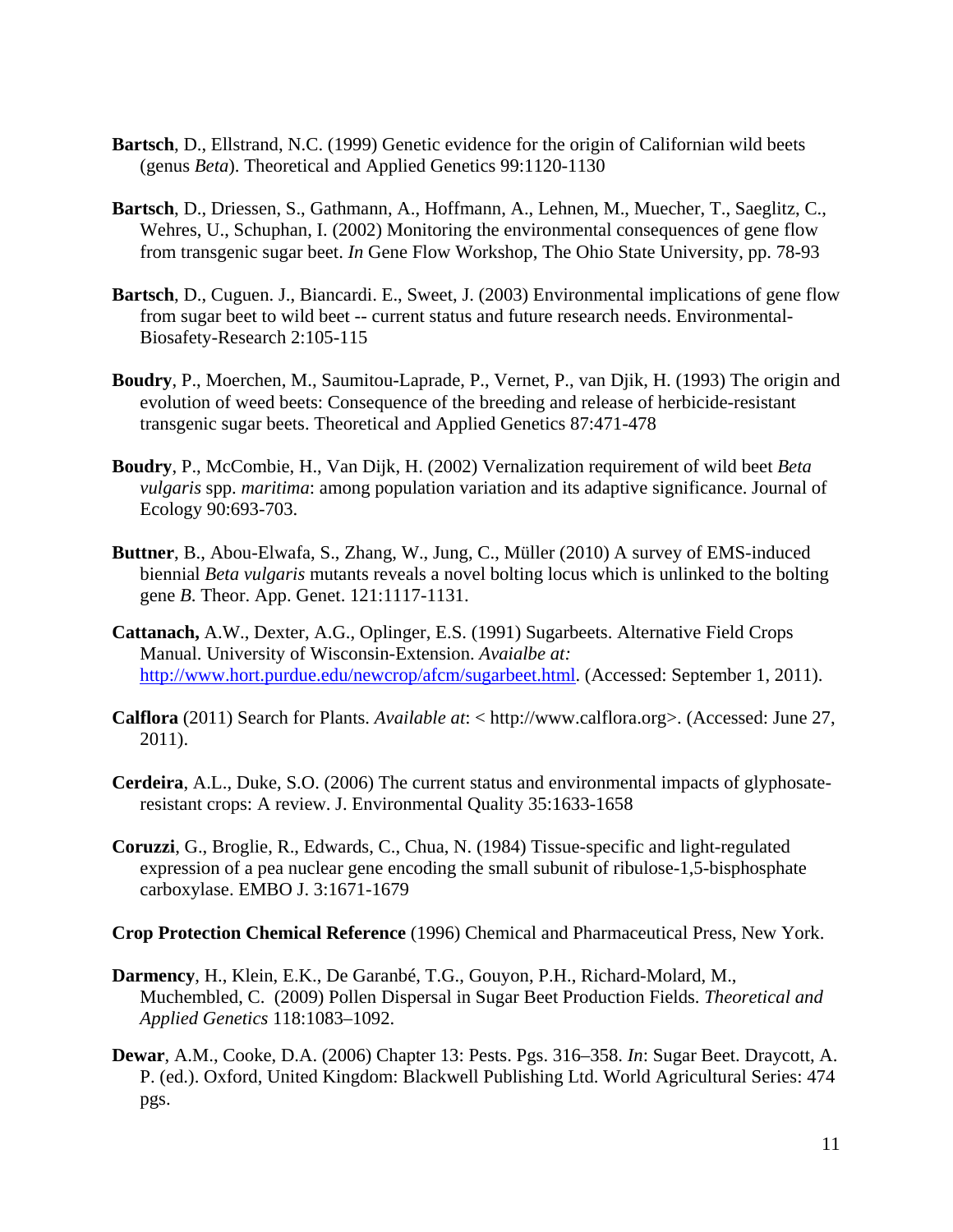- **Estok**, D., B. Freedman, Boyle, D. (1989) Effects of the herbicides 2,4-D, glyphosate, Hexazinone, and Triclopyr on the growth of three species of ectomycorrhizal fungi. Bull. Environ. Contam. Toxicol. 42:835-839.
- **FDA** (1998) Guidance for Industry: Use of Antibiotic Resistance Marker Genes in Transgenic Plants. pp. 28
- **Gowda**, S., Wu, F.C., Sheperd, R.J. (1989) Identification of promoter sequences for the major RNA transcripts of figwort mosaic and peanut chlorotic streak viruses (caulimovirus group). J. Cell. Biochem 13D (supplement):301
- **Hanson**, L. (2003) Effect of treating sugar beet with the herbicide glyphosate on *Fusarium* yellows. Proceeding of the American Society of Agronomy, Crop Science Society of America, and Soil Science Society of America. Published Sept. 2, 2003
- **Howard**, E., Citovsky, V., Zambryski, P. (1990) The T-complex of Agrobacterium tumefaciens. *In*: Plant Gene Transfer. Beachy, R.N., Lamb, C.J. (eds.), Alan R. Liss, Inc., New York, New York. pp. 1-12.
- **Ingram**, J. (2000) Separation Distances Required to Ensure Cross-pollination is Below Specified Limits in Non-seed Crops of Sugar Beet, Maize and Oilseed Rape. *Plant Varieties and Seeds* 13:181
- **Johnson**, R. T., Burtch, L.M. (1958) The problem of wild annual sugar beets in California. Jour. Am. Soc. of Sugar Beet Tech. 10: 311-317
- **Kaneko**, T. *et al.* (2000) Complete genome structure of the nitrogen-fixing symbiotic bacterium *Mesorhizobium loti*. DNA Research 7:331-338
- **Kaneko**, T. *et al.* (2002) Complete genomic sequence of nitrogen-fixing symbiotic bacterium *Bradyrhizobium japonicum* USDA110. DNA Research 9:189-197
- **Keeler**, K. (1989) Can genetically engineered crops become weeds? Bio/Technology 7:1134- 1139
- **Keese**, P. (2008) Risks from GMOs due to horizontal gene transfer. Environ. Biosafety Res. 7:123-149
- **Khan**, M.F. (2010) Introduction of glyphosate-tolerant sugar beet in the United State. Outlooks on Pest Management 21:38-41
- **Lange**, W., Brandenburg, W.A., De Bock, T.S.M. (1999) Taxonomy and cultonomy of beet (*Beta vulgaris* L.). Botanical Journal of the Linnean Society 130:81-96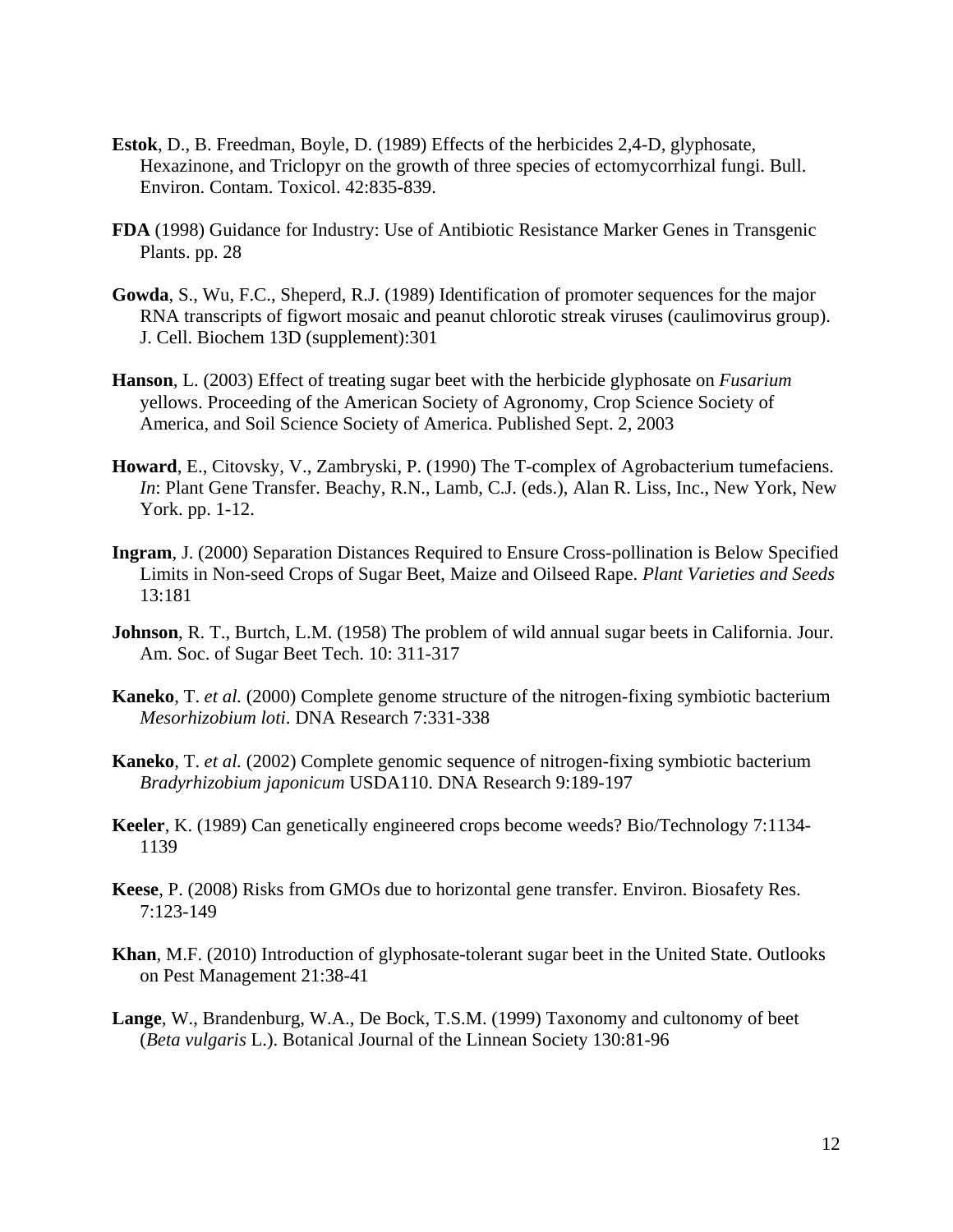- **Larson**, R.L., Hill, A.L., Fenwick, A., Kniss, A.R., Hanson, L.E., Miller, S.D. (2006) Influence of glyphosate on *Rhizoctonia* and *Fusarium* root rot in sugar beet. Pest Management Science 62:1182-1192
- **Lewellen**, R.T., Liu, H.-Y., Wintermantel, W.M., Sears, J.L. (2003) Inheritance of beet necrotic yellow vein virus (BNYVV) systemic infection in crosses between sugarbeet and *Beta macrocarpa*. 1st Joint IIRB-ASSBT Congress 149-160. Feb. 27-Mar. 1, 2003. San Antonio, TX.
- **McFarlane**, F.S. (1975) Naturally occurring hybrids between sugar beet and *Beta macrocarpa* in the Imperial Valley of California. Journal of American Society of Sugar Beet Technologists 18:245-251
- **Monsanto and KWS SAAT AG** (2004) Petition for Determination of Nonregulated Status for Roundup Ready® Sugar Beet Event H7-1. Submitted by R. Schneider, Regulatory Affairs Manager. Monsanto Company, St. Louis, MO and G. Strittmatter, Head of Research and Breeding. KWS SAAT AG, Einbeck, Germany. *Available at: <*http://www.aphis.usda.gov/biotechnology/not\_reg.html>. (Accessed: June 27, 2011).
- **Morelli**, G., Nagy, F., Fraley, R.T., Rogers, S.G., Chua, N.H. (1985) A short conserved sequence is involved in the light-inducibility of a gene encoding ribulose 1,5-bisphosphate carboxylase small subunit of pea. Nature 315:200-204
- **OECD** (2001) Consensus Document on the biology of *Beta vulgaris* L. (Sugar Beet). In Series on Harmonization of Regulatory Oversight in Biotechnology, p. 40
- **Padgette**, S.R., Kolacz, K.H., Delannay, X., Re, D.B., Lavallee, B.J., Tinius, C.N., Rhodes, Y.I., Otero, W.K., Barry, G.F., Eichholtz, D.A., Peschke, V.M., Nida, D.L., Taylor, N.B., Kishore, G.M. (1995) Development, identification, and characterization of a glyphosate-tolerant soybean line. Crop Science 35:1451–1461
- **Padgette**, S.R., Re, D.B., Barry, G.F., Eichholtz, D.E., Delannay, X., Fuchs, R.L., Kishore, G.M., Fraley, R.T. (1996) New weed control opportunities: development of soybeans with a Roundup ready™ gene. pp. 54-84. *In* Agricultural, Environmental, Econonmic, Regulatory, and Technical Aspects. Duke, S.O. (ed). CRC Press Inc. 4:54-84
- **Panella**, L. (2003) USDA/ARS Research Geneticist and Sugarbeet Germplasm Committee Chair, Personal communication to J.R. Stander, Betaseed, Inc. (Appendix 2 of the Petition).
- **Panella**, L., Lewellen, R.T. (2007) Broadening the genetic base of sugar beet: introgression from wild relatives. Euphytica 154:383-400
- **Parker**, I.M., Bartsch, D. (1996) Recent advances in ecological biosafety research on the risks of transgenic plants: a transcontinental perspective. In T Tomiuk, K Wöhrmann, A Sentker, eds., Transgenic organisms: Biological and Social Implications. Birkhause Verlag, Basel, pp. 147-161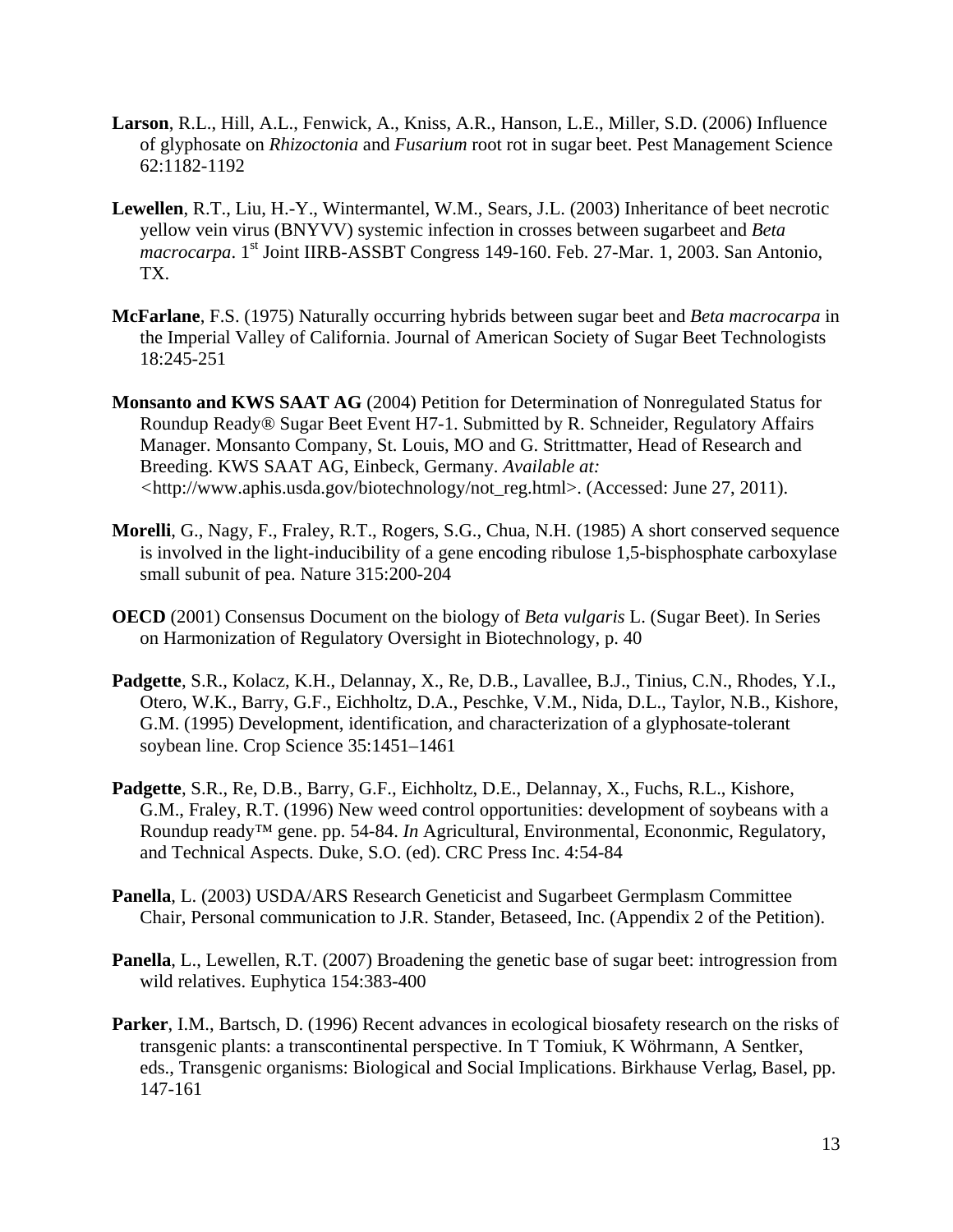- **Reding**, H.K., von dem Bussche, P., Hofmann, P. (2010) Letter to Michael C. Gregoire, USDA APHIS, July 29, 2010. Attached to Environmental Report submitted by Monsanto in support of petition 03-323-01p.
- **Richins**, R.D., Scholthof, H.B., Sheperd, R.J. (1987) Sequence of figwort mosaic virus DNA (Caulimovirus Group). Nucl. Acids Res. 15:8451-8466
- **Sanger**, M., Daubert, S., Goodman, R.M. (1990) Characteristics of a strong promoter from figwort mosaic virus: comparison with the analogous 35S promoter from cauliflower mosaic virus and the regulated mannopine synthase promoter. Plant Molecular Biology 14:433-443
- **Sheperd**, R.J., Richins, J.F., Duffus, J.F., Handley, M.K. (1987) Figwort mosaic virus: properties of the virus and it adaptation to a new host. Phytopathology 77:1668-1673
- **Savitsky**, H. (1975) Hybridization between *Beta vulgaris* and *B. procumbens* and transmission of nematode (*Heterodera schachtii*) resistance to sugarbeet. Can. J. Genet. Cytol. 17:197- 209.
- **Timko**, M.P., Herdies, L., de Alameida, E., Cashmore, A.R., Leemans, J., Krebbers, E. (1988) Genetic engineering of nuclear-encoded components of the photosynthetic apparatus of *Arabidopsis.* pp. 279-295. *In*: The Impact of Chemistry on Biotechnology – A Multidisciplinary Discussion. M. Phillips, S.P. Shoemaker, R.D. Middlekauff, R.M. Ottenbrite, editors. ACS Books, Washington, D.C.
- **USDA APHIS, 2011.** Glyphosate-tolerant H7-1 Sugar Beets: Request for Nonregulated Status. Draft Environmental Impact Statement.
- **USDA ARS**, United States Department of Agriculture Agricultural Research Service. 2010. National Genetic Resources Program Germplasm Resources Information Network - (GRIN) [Online Database]. National Germplasm Resources Laboratory, Beltsville, Maryland. *Available at*: <http://www.ars-grin.gov/cgi-bin/npgs/acc/display.pl?1441384>. (Accessed: June 27, 2011).
- **Van Dijk**, H., Boudry, P., McCombie, H., Vernet, P. (1997) Flowering Time in Wild beet (*Beta vulgaris* ssp. *maritima*) along a Latitudinal Cline. *Acta Oecology* 18: 47–60.
- **Wan**, M.T., Rahe, J.E., Watts, R.G. (1998) A new technique for determining the sublethal toxicity of pesticides to the vesicular-arbuscular mycorrhizal fungus *Glomus intraradices*. Environ. Toxicol. Chem. 17(7):14-21
- **Whitney**, E.D., Duffus, J.E. (1986) Compendium of Beet Diseases and Insects. pp. 26-32
- **Wood**, D.W., *et al.* (2001) The genome of the natural genetic engineer *Agrobacterium tumefaciens* C58. Science. 294:2317-2323